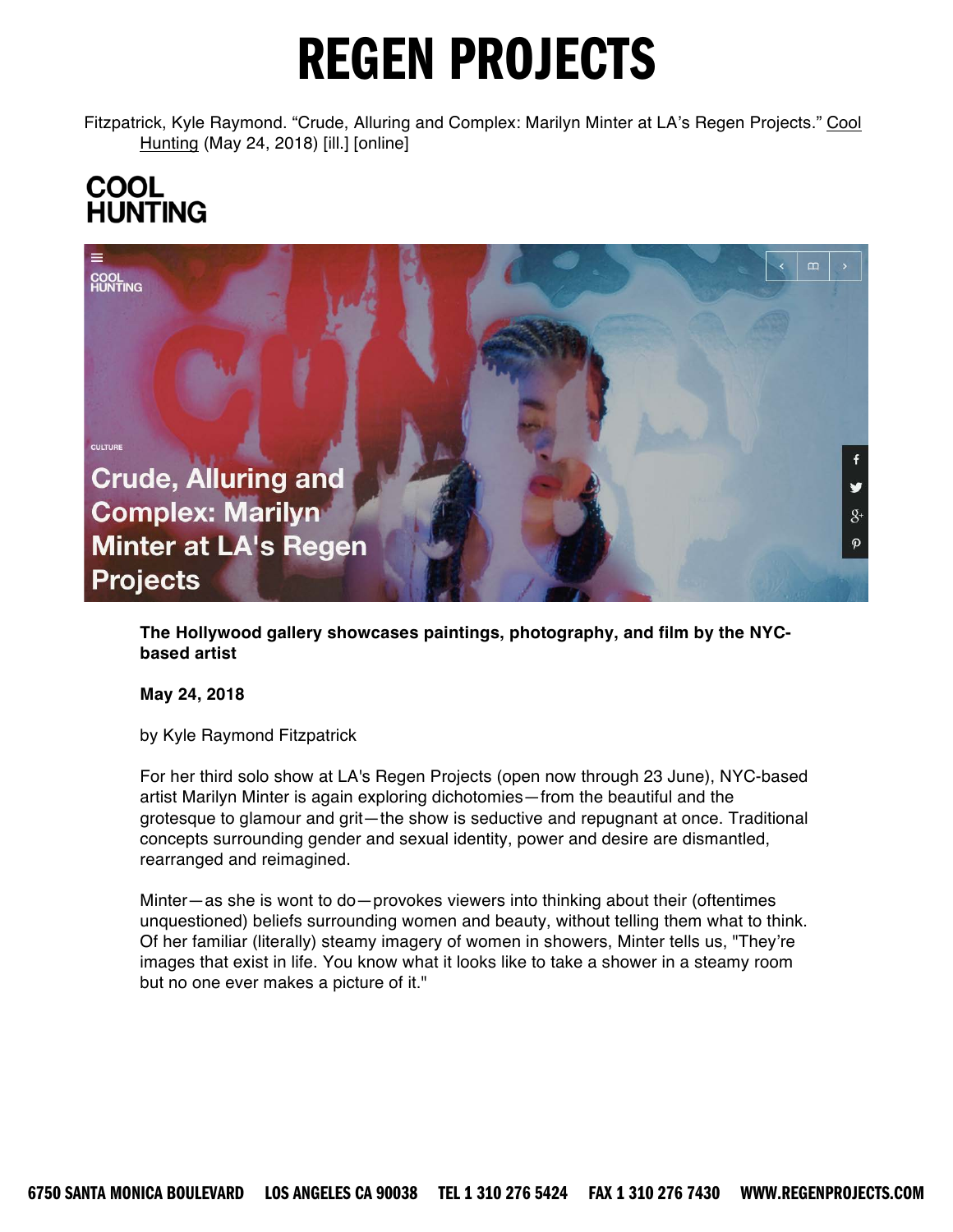

"They never have shower scenes," she says—discussing art history and noting that she's hoping to create the 21st century equivalent of the bather. "Mine is sort of about obstructing the female form, turning it into metaphor so that you can bring your own history, your own trajectory into the image."

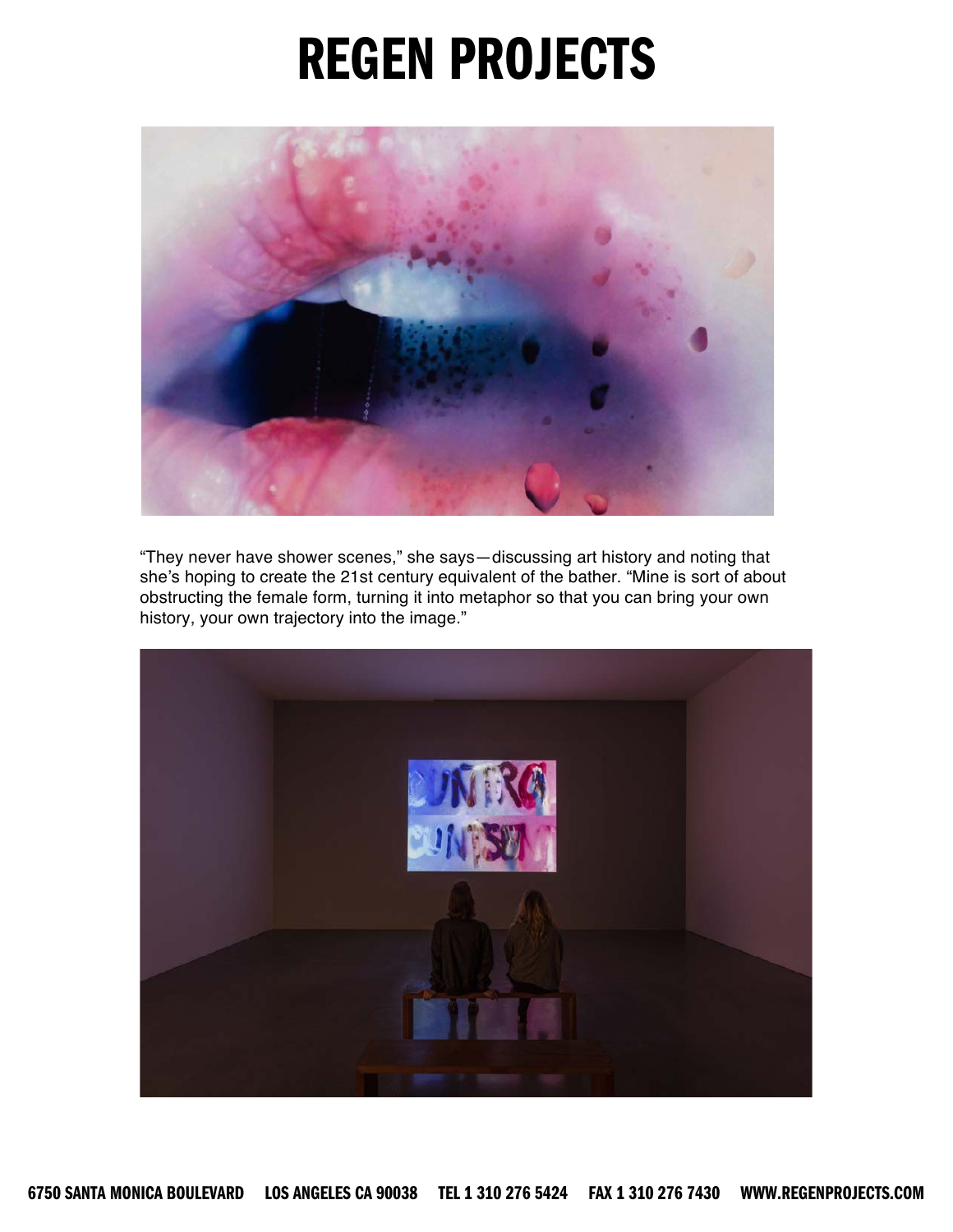The new body of works sweep through Minter's disciplines. The show starts with a collection of large paintings—works created with enamel on metal that took years to complete—before moving onto a small selection of photographs. These images were, in some cases, the basis for a few of the photorealistic paintings. The show's climax, and conclusion, is the looping 10-minute film "My Cuntry, 'Tis of Thee." The work allows Minter's subjects to function on their own, behind the safety of a screen. Using various techniques, Minter transforms this screen, creating melting façades on film, where the models spell out what their "cunt" means in this day and age—personally or politically.

There is a defiant pleasure to each of the works; with the theme investigating and ripping apart what Minter calls a "pathology of glamor." When in front of her painting "Cornucopia," she asks us, "Who knows what that is?" Laughing, she answers for us, "You must know what I do... It's a woman with a bush." Originating from Minter being confused about women lasering their pubic hair, the piece is personal, public and ultimately beguiling. It inspired her 2014 book "Plush"—a work including "70 luscious color photos" of female pubic hair—and reflects her message for women to try to ignore the demands the outside world places on their bodies. "Dye it green, groom it, cut it, shave it," Minter says. "But don't laser!"



While of course Minter wouldn't place demands on other women's bodies, she does question the beauty industry, while also still finding it complex. Of course, there is power in beauty, sexuality and glamour that Minter embraces in a way that is as complicated as the concept itself. "I look at the world of glamour and beauty and there is a huge contempt for it," she begins. "But, at the same time, everyone gets an enormous amount of pleasure from it. At the same time, it creates body dysmorphia... But then, it's one of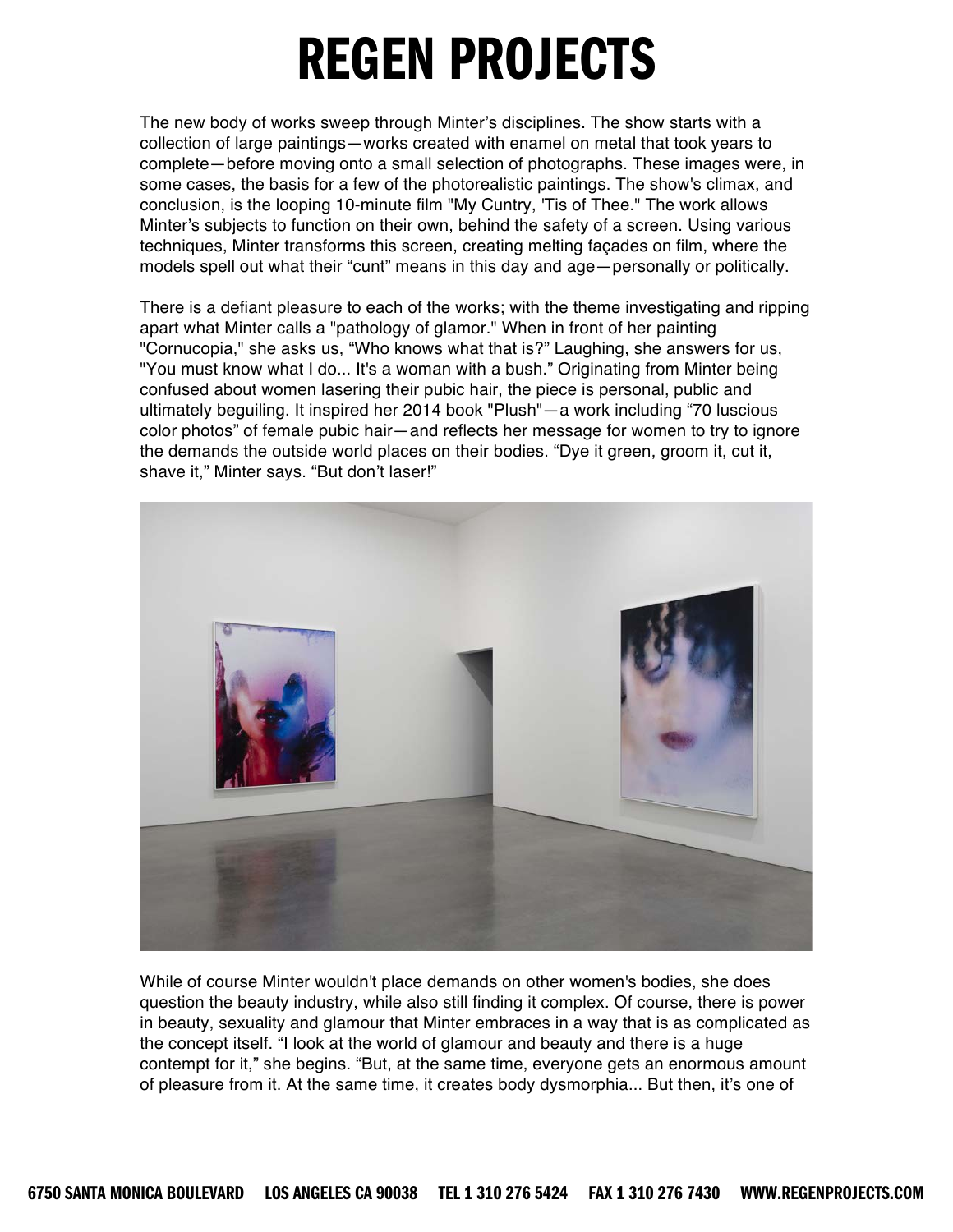the few places in the world where women have real power... and also it makes you feel like shit."

"I'm interested in the things that are these giant industries of the culture that everyone has a contempt for"

This duality, confusion and complexity, is what has attracted Minter to the subject for so long. "I'm interested in the things that are these giant industries of the culture that everyone has a contempt for. I don't know why, but that's who I am. I can't help it," she tells us.



Minter's knack for tension manifests from her works wandering between abstraction and realism, employing both primary and digital colors to create an unexpected harmony, to do her job as a "photo-replacer." Similarly, a tiny plaque at the gallery's entrance functions similarly in its out-of-place-ness: it features Donald Trump's face and his infamous, despicable "grab them by the pussy" speech. In true Minter style, it's engaging and distressing at once. (That said, all proceeds from the work will go to Downtown For Democracy, a group that taps fine art to donate to progressive candidates in 2018.)